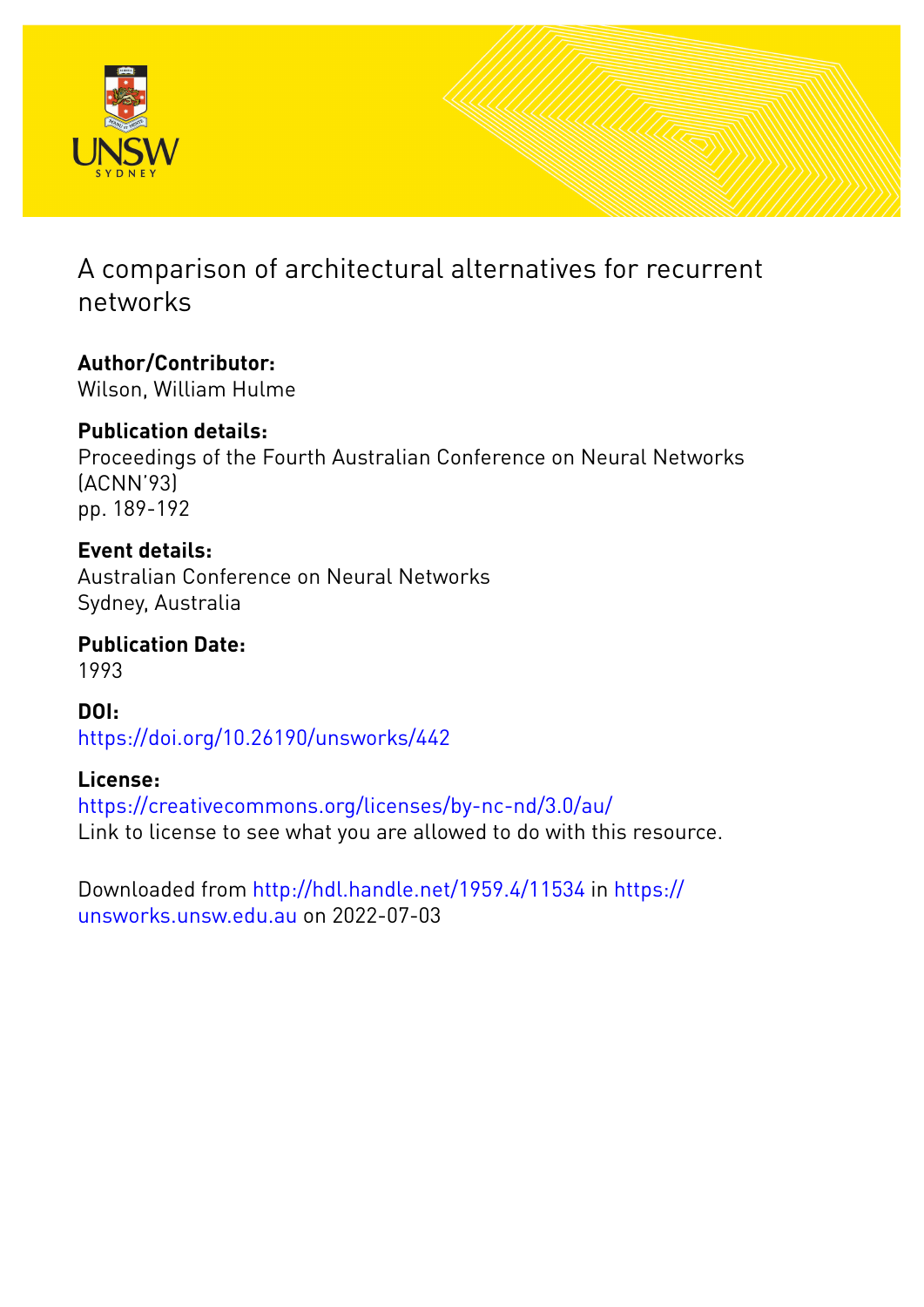### A Comparison of Architectural Alternatives for Recurrent Networks

William H. Wilson

School of Computer Science and Engineering University of New South Wales Sydney NSW 2052 Australia E-mail: billw@cse.unsw.edu.au

### **Abstract**

*This paper describes a class of recurrent neural networks related to Elman networks. The networks used herein* Figure 1: Architecture of Elman's recurrent network; ω<br>differ from standard Elman networks in that they may about the teach intersecution with traineble weighted 1. *differ from standard Elman networks in that they may* signifies total interconnection with trainable weights; 1<br>have more than one state vector. Such networks have an signifies that the activations at the destination are *have more than one state vector. Such networks have an* signifies that the activations at the destination are a *several steps back. In principle, a single-state-vector processing cycle. network is capable of learning any sequential task that a* of inputs which includes no instances of type  $t_k$ , say, then *multi-state-vector network can learn. This paper describes* be partially-trained network might map *multi-state-vector network can learn. This paper describes a task faster and better than a single-state-vector network.* network must be trained on inputs of type + and of type –.<br>The task used involved learning the graphotactic structure

*humans* essentially on the basis of examples, rather than state vector to the hidden layer as illustrated in Figure 1 examples and non-examples. state vector to the hidden layer, as illustrated in Figure 1. The examples and non-examples.<br>Elman used this neural network architecture, along with vords and sentences are of variable length and are per-Elman used this neural network architecture, along with the backpropagation learning algorithm [4], to learn the ceived sequentially, or at least, the sequence of words or grammatical structure of a set of sentences randomly letters can affect the meaning; it is not practical or linggenerated from a limited vocabulary and grammar. A major uistically plausible to have an input pattern representing<br>point of Elman's work was to study the hidden unit each possible sentence or each possible word. Instead, point of Elman's work was to study the hidden unit activation patterns in a trained network, produced in example, a word might be represented as a sequence of response to a sequence of inputs and to use techniques input patterns: *cat* could be represented as a sequence of input patterns: *cat* could be represented as a sequence of inputs, and to use techniques represented as a sequence of response to a sequence of represented as a sequence of response of  $a$  and  $t$ . such as cluster analysis to infer a structure for the data as other words, the network had learned the structure of the tune or any other temporal structure. linguistic data from the examples presented to it. If one state vector is useful for suitable tasks, is it

of instances of each of the types t<sub>i</sub> to which an input  $x_i$  2-state vector networks, but with more state vectors. can be classified. If a network is partially-trained on a set



*explicit representation of the hidden unit activations from* copy of the activations at the source *in the previous*

of inputs which includes no instances of type  $t_k$ , say, then *experiments which show that, in practice, and for the* a random type. In particular, for a binary classification *learning task used, a multi-state-vector network can learn* **particular** *network (i.e. T = (i., l.)* a s *learning task used, a multi-state-vector network can learn* network, (i.e.  $T = \{+, -\}$ ) a standard backpropagation a task faster and better than a single-state-vector network. network must be trained on inputs of type  $\pm$ 

*The task used involved tearning the graphotactic structure* There are two reasons why this model of learning - *of a sample of about 400 English words.* training on examples and non-examples - is inappropriate to learning *syntax*, as in Elman's task, or *graphotactics*, **1 Introduction** the task used in this paper:

- Elman [1,2] introduced a particular class of recurrent syntax and graphotactics<sup>1</sup>/phonotactics are learnt by
	-

represented in the hidden unit activation patterns. He was The state vector in Elman's networks provides the able to extract a cluster hierarchy corresponding to the potential for such networks to store information syntactic rules from which the data had been constructed: aboutprevious inputs. An ordinary backpropagation nouns, verbs, animate and inanimate nouns, transitive and network without some form of feedback loop would be intransitive verbs, etc. This information was only unable to perform tasks which require it to know what the implicitly present in the data presented to the network: in previous input was: such networks could not recognize a

A significant aspect of the training data set used by possible that two or more state vectors (as illustrated in Elman is that it included no negative examples. Backprop-<br>Figures  $2 \& 3$ ) will let a network perform even better at agation nets are frequently viewed as learning a classificat- sequential tasks? This is the focus of the research reported ion mapping:  $\mu: X \to T$  where  $X = \{x_1, x_2, ...\}$ , and here. We compare networks with 1, 2, 4, and 7 state  $T = \{t_1, t_2, \ldots\}$ . In such cases, the input training data consist vectors. The 4- and 7- state-vector networks are similar to

<sup>1</sup> graphotactics studies which letters can be adjacent in the words of a language: e.g., English words cannot begin with the letter-sequence *xp* or contain the sequence *fff*.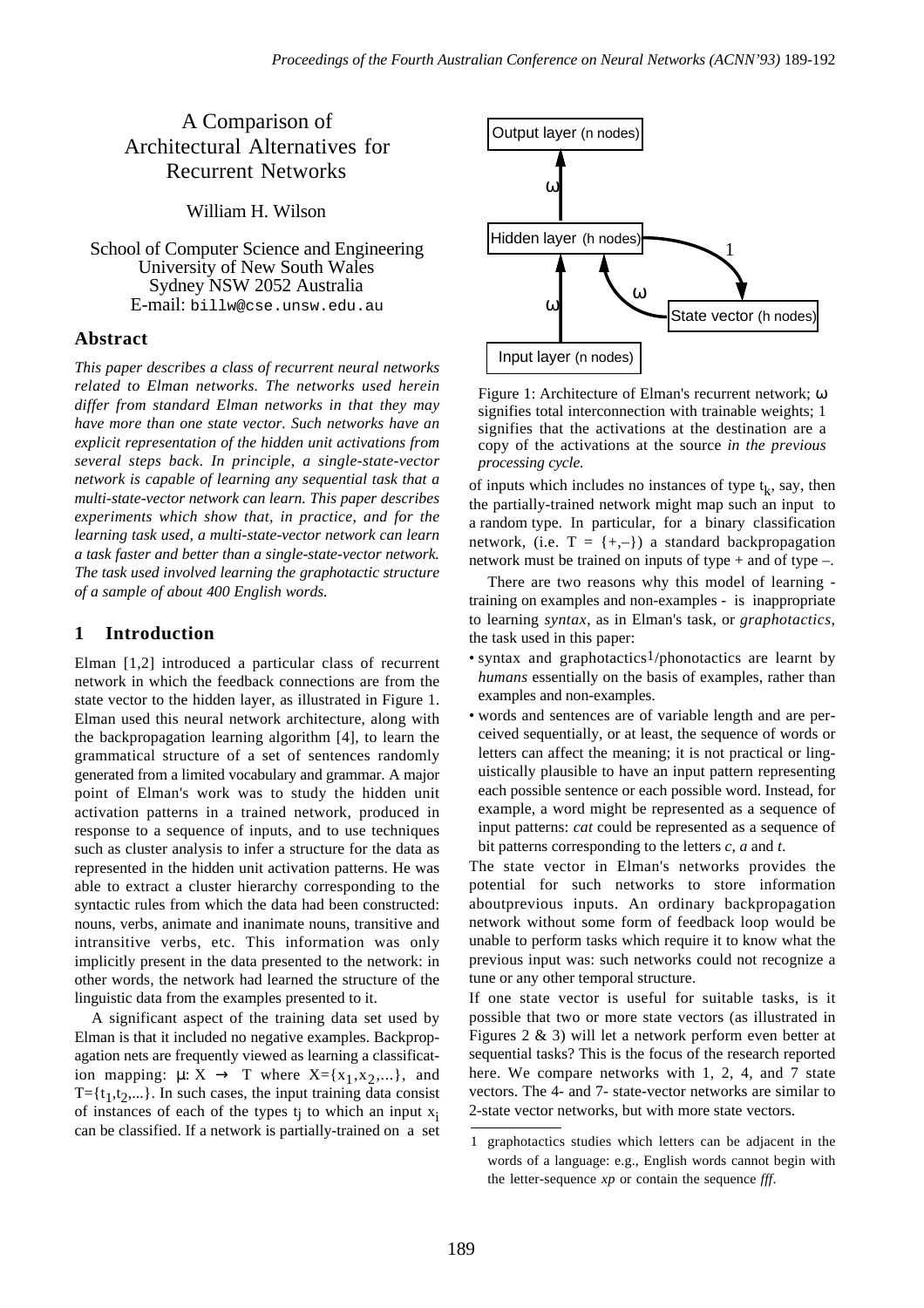Of course, it would seem unsurprising if the addition of an extra state-vector to a basic recurrent network like the one shown in Figure 1 should increase its performance. After all, with the extra state-vector, we add weighted connections back to the hidden layer, and thus increase the learning potential of the system. In making comparisons, we have to allow for such effects.

Section 2 describes the design of recurrent networks with different numbers of state vectors, but otherwise similar computational power, and outlines simulation experiments done with such networks. Section 3 reports and analyses the results of these simulations. The results indicate that networks with more state vectors do indeed perform better, although network learning behaviour became erratic with the largest number of state vectors tried (7). Section 4 gives some pointers to other approaches to elaboration and analysis of the performance of recurrent networks. Figure 2: Architecture of Elman-style recurrent

# **2 Experiments with Multi-State**

The aim of the experiments was to compare recurrent  $h=20$ ,  $(s=4, h=16)$ , and  $(s=7, h=13)$ ,  $w(s,h)$  networks having different numbers of state vectors while holding as many other factors as possible constant. The 1923 to 1931 weights. Details are shown in Table 1.<br>most likely repository of computational information in a neural network is the set of weights. Thus particular recurrent network with 7 state vectors is analogous. attention was paid to equalizing the numbers of weights<br>
These four architectures were simulated for 10 runs (2<br>
these four architectures were simulated for 10 runs (2<br>
these four architectures were simulated for 10 runs (

- -
	-
	-
	- $= nh + h + hn + n + sh^2$
- 1 symbol for end of a word), so the formula for the The networks were trained on the same set of 373 3-to-<br>weights is  $w(s,h) = 54h + 27 + h + sh^2$ . What we<br>need is a number of pairs of values of *h* and *s* for which 7-letter English words which gave rise to 1880 input pattneed is a number of pairs of values of *h* and *s* for which

| <b>Name</b>                    | <b>State</b><br><b>Vectors</b> | Hidden<br>Units | Weights<br>$+ \; Biases$ |
|--------------------------------|--------------------------------|-----------------|--------------------------|
| S1H24                          |                                | 24              | 1923                     |
| <b>S2H20</b>                   | 2                              | 20              | 1927                     |
| S <sub>4</sub> H <sub>16</sub> |                                | 16              | 1931                     |
| <b>S7H13</b>                   |                                | 13              | 1925                     |

Table 1: Parameters of the Four Architectural Variants



network with 2 state vectors

**Recurrent Networks**  $w(s,h)$  evaluates to the same, or nearly the same, number. It turns out that with  $(s=1, h=24)$ ,  $(s=2, h=24)$ evaluates to numbers in the relatively narrow range from Figure 3 shows a recurrent net with 4 state vectors; a

between the examples of the different architectures being runs on each of 5 different Apollo workstations) each tested. It might be suggested that hidden units, rather than units are and an action of the test used was the tested. It might be suggested that hidden units, rather than using random starting states. The task used was the weights, are a critical resource in a network. This appropriate reading the post letter in an English weights, are a critical resource in a network. This graphotactic task of predicting the next letter in an English hypothesis was not tested directly in the experiments, but word given an initial string of latters in the wo hypothesis was not tested directly in the experiments, but word given an initial string of letters in the word. This it did turn out that network performance was best for test is related to the problem discussed by Wilson It did turn out that network performance was best for the stated to the problem discussed by Wilson [5]. Its<br>networks with less hidden units and more state vectors. motivation comes from the problem of classifying strings. The number of weights and biases in a recurrent network of letters which are not present in an on-line lexicon as with *n* outputs, *h* hidden units and *s* state vectors is: either (a) likely typographical/spelling errors, or (b) valid *nweights* = weights(inputs->hidden layer) words which happen to be absent from the lexicon - valid + weights(hidden layer→outputs) words are likely to be graphotactically acceptable, whereas + biases(hidden layer) + biases(outputs) many errors will not be. Note that this paper does not set + *s*xweights(one state vector→hidden layer) out to report success or failure in applying recurrent networks to this task, but rather to report the relative In these experiments,  $n = 27$  (26 letters in the alphabet + performance of different recurrent architectures on this task.

> erns. For a word like *bush*, the net gets four patterns, corresponding to  $b \rightarrow u$  (if the input is *b*, then the output should be *u*),  $u \rightarrow s$ ,  $s \rightarrow h$ , and  $h \rightarrow end\text{-}of\text{-}word$ .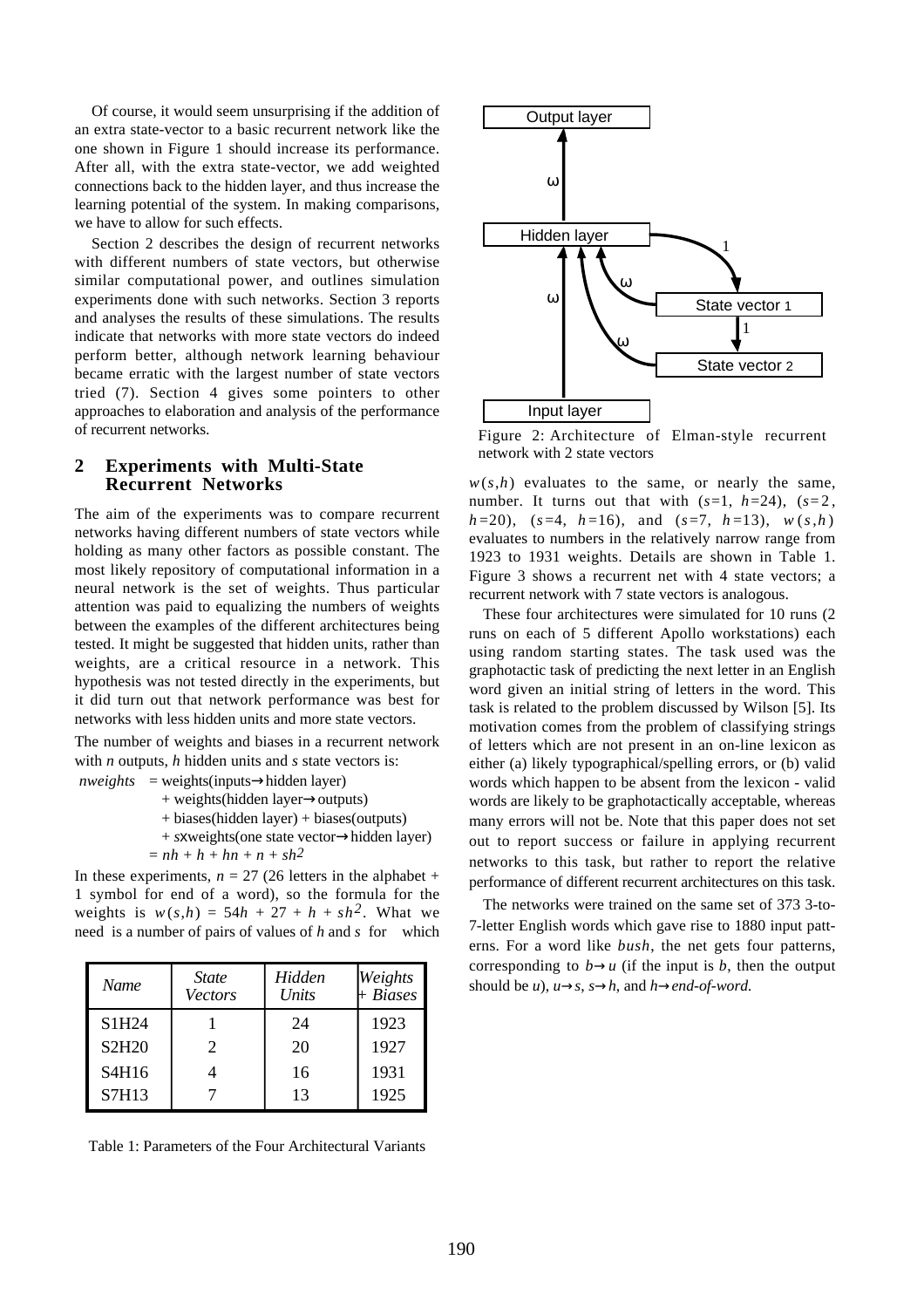

Figure 3: Recurrent network with 4 state vectors; note that the connections from the state vectors to the hidden layer feedback hidden layer activations from the preceding four processing cycles

In each case, TSS (Total Sum of Squares) starts at around 1150, descends rapidly for the first 100-300 epochs and then levels out to a high plateau. With the task chosen, there is no hope of TSS approaching zero, as input patterns (letters) early in a word can only be used to predict the next pattern/letter in a probabilistic way.<br>Figure 4: Typical TSS Plots for the 4 Architectures<br>For example, if the letter f is presented as the first

For example, if the letter f is presented as the first<br>letter of a word, then the net could learn to predict that the<br>next letter might be a, e, i, l, o, r, u, (or with low<br>probability j, as in fjord), but no other. Absol begins with *s h i f t*. Given *s h i f t y*, they could safely predict *end-of-word*.

So TSS descends to a plateau, and we would like the altitude of the plateau to be as low as possible, as this means, in a general way, that next-letter prediction is as good as possible.

### **3 The Experimental Results and Their Interpretation**

Figure 4 shows typical plots of the TSS (Total Sum of Squares of errors) against epoch number for one (typical) run of each of the four architectures. In a general way, we can see that for these particular runs, the architecture Table 2: Epoch Number of First Local Minimum performances can be ranked as  $SIH24 < S2H20 < S4H16$  The global minima (over 1000 epochs) are shown in Figand particularly for S7H13, the oscillations on the plateau

Output layer are less stable. The architectures could be compared in various ways, including:

- (a) the slope of the initial descent (measured as the epoch number of the first local minimum);
- (b) the TSS-value at the global minimum over the 1000 epochs of the simulations.

Measure (b) is of particular interest because it indicates best possible performance of this class of network (over the period of the simulation). Measure (a) is of interest because it is an indicator of learning *speed*.



|                      | S1H24                                                       | S <sub>2</sub> H <sub>20</sub>                              | S <sub>4</sub> H <sub>16</sub>                              | S7H13                                                  |
|----------------------|-------------------------------------------------------------|-------------------------------------------------------------|-------------------------------------------------------------|--------------------------------------------------------|
| <b>Epoch Numbers</b> | 260<br>274<br>277<br>299<br>314<br>319<br>330<br>339<br>340 | 150<br>171<br>184<br>185<br>190<br>209<br>230<br>230<br>235 | 104<br>129<br>131<br>140<br>153<br>160<br>176<br>181<br>199 | 75<br>83<br>89<br>91<br>99<br>100<br>107<br>110<br>112 |
|                      | 379                                                         | 239                                                         | 203                                                         | 113                                                    |
| Mean                 | 313.1                                                       | 203.1                                                       | 157.6                                                       | 97.9                                                   |

< S7H13. (However, a more systematic comparison is ure 6. The analysis of the global minima for the 40 runs is desirable: see below). Figure 4 also illustrates the fact that complicated by the fact that the minima sets for the four for all four architectures, TSS descends from an initial architectures are heteroscedastic (do not have the same high value and then "wanders" on a plateau. For the variances), so that non-parametric analysis is necessary. S1H24 and S2H20 architectures, the oscillations of the For this reason, the global minima were ranked from 1 to plateau are small from one epoch to the next. For  $S4H16$ ,  $\frac{40 (40 \text{ means largest global minimum})}{40 \text{ (1000)}}$ . Table 3 shows rand particularly for  $S7H13$  the oscillations on the plateau ranked global minima tabulated by architecture.